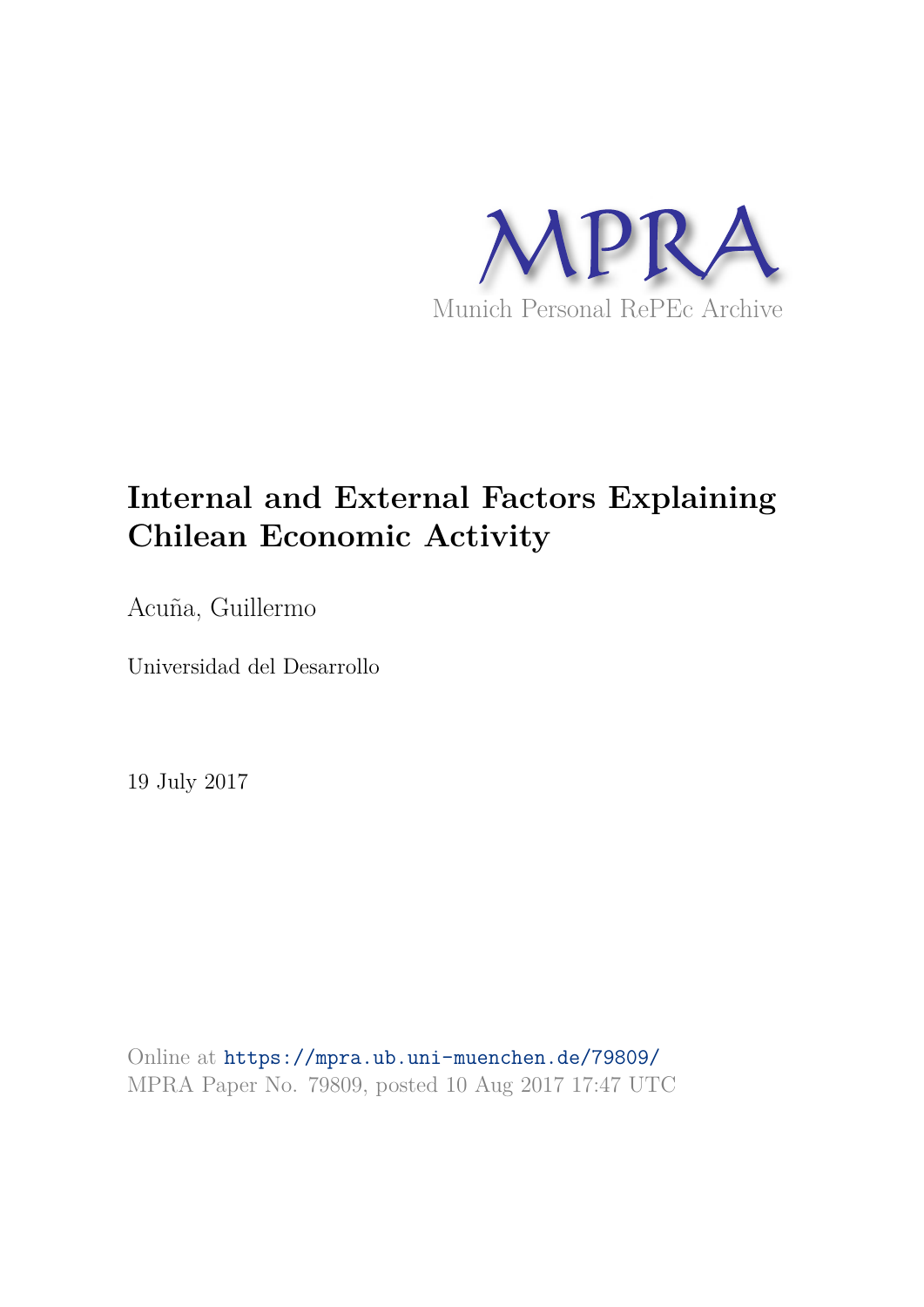## **Internal and External Factors Explaining Chilean Economic Activity**

**Guillermo I. Acuña**  Facultad de Economía y Negocios Universidad del Desarrollo, Chile Email: [guacunas@udd.cl](mailto:guacunas@udd.cl)

Working Paper – July 2017

### **Abstract**

The objective of this paper is to find which factors were the most important to explain the contraction of the economic activity in Chile during the last three years. The results show that: (1) the fall in the rate of growth of the economy is explained by external factors, like the end of the mining boom; (2) the subsequent and persistently low growth rates are explained by a combination of internal and external factors, where the internal factors were the most important.

## **1. Introduction**

 $\overline{a}$ 

In the present paper, I study the effect of the internal and external factors affecting economic activity in Chile during the period 2007-2016. In particular, I want to identify which factors are the most important to explain the contraction in economic activity during the last three years.

I use two methodological approaches to analyse the data. The first one is inspired on the work of Elías Albagli and Emiliano Luttini: *Confianza, Incertidumbre e Inversión en Chile: Evidencia Macro y Micro de la Encuesta IMCE*, since I use the same Structural VAR methodology (SVAR) to analyse the dynamics of the variables of interest.

I am interested in studying the effect of internal and external factors on overall economic activity, using variables taken from the IPECO<sup>1</sup> survey as measures of the economic agents' confidence and uncertainty (internal factors). I think this data is the best suited to measure confidence and uncertainty, since the survey measures the perceptions of Chileans in general, without distinguish by the occupation of the respondents, unlike the producers' surveys, which are focused in business managers from a small group of economic sectors.

Besides, I use a second methodological approach, that also uses a VAR model, but is focused in the study of the dynamics of the coefficients of the model, through rolling windows estimates. In this way, I want to find which variables have the greater effect on the rate of growth of the economic activity in each consecutive sub-sample.

<sup>&</sup>lt;sup>1</sup> Índice de Percepción del Consumidor: consumer confidence index published by the Center for Research in Business and Economics (Universidad del Desarrollo)<http://negocios.udd.cl/ceen/>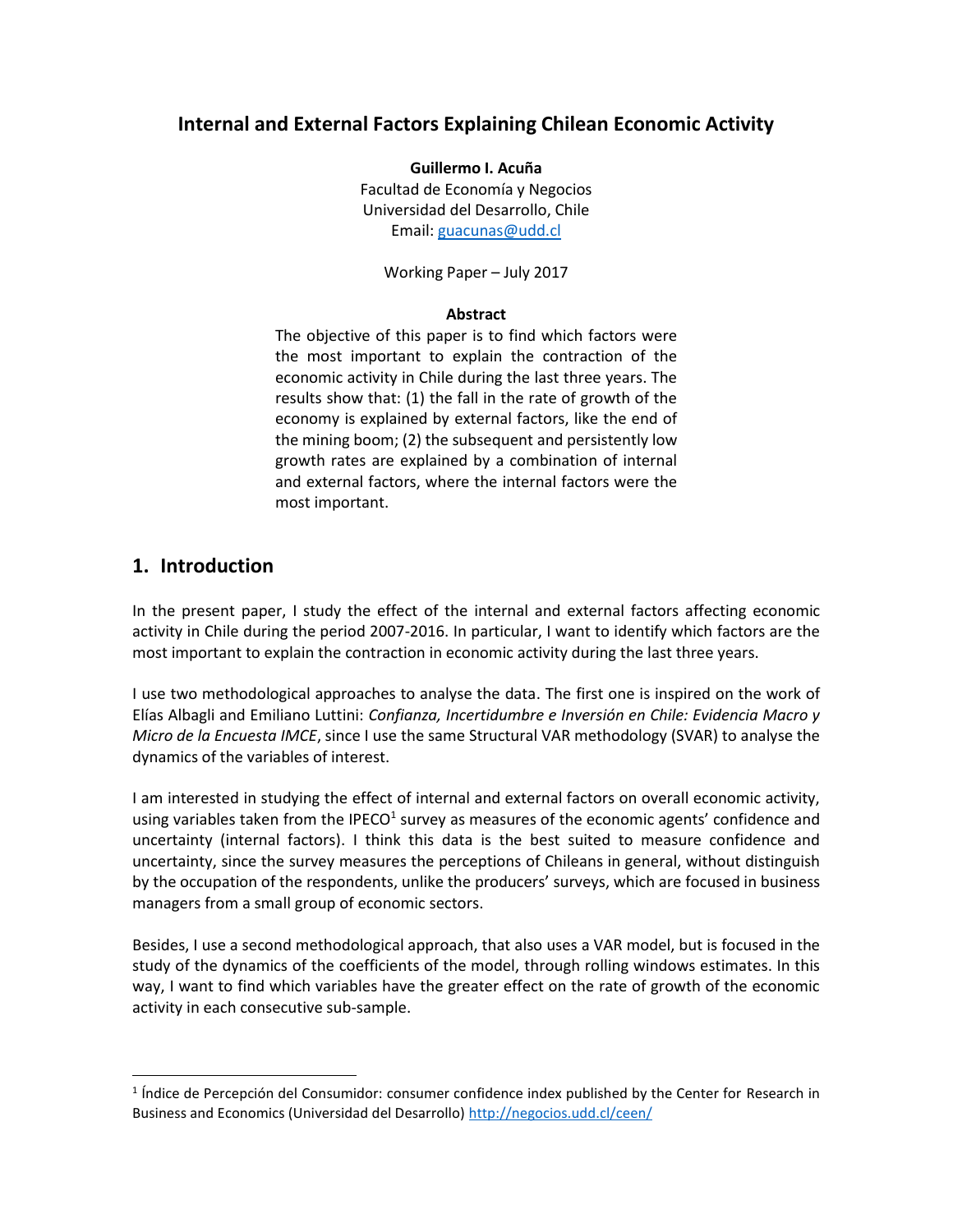The results show that the decrease in the rate of growth of the economy is explained by external factors, probably because of the end of the mining boom and the low price of cooper, the main economic activity of Chile, but, afterwards, the slow rate of growth is explained largely by internal factors.

Additionally, I study the factors explaining the confidence of economic agents in Chile. The results show that the confidence dynamics is explained mainly by internal factors, while the external factors have been important only in short periods of time.

The following section describes the variables and the sample of the study. Section 3 presents the results of the analysis of the internal and external factors affecting Chilean economic activity. Section 4 presents the analysis of the factors affecting confidence in the same period of time. Finally, section 5 summarize the main conclusions of the study.

## **2. Variables**

 $\overline{a}$ 

### **2.1 Internal factors**

The internal factors (domestic variable) are confidence, uncertainty and the own shocks to economic activity. For measuring confidence and uncertainty I use data taken from the IPECO survey, while economic activity is measured by the IMACEC<sup>2</sup>.

As Albagli and Luttini (2015) point out, **confidence** is the expected scenario for the future evolution of economic activity, according to the respondents' opinion. These variables are: expected personal economic situation  $(X_1)$  and expected unemployment  $(X_2)$ . To produce the confidence index, the percentage of optimistic answers of the sum of optimistic and pessimistic answers is obtained for each variable, and then the percentages are averaged:

$$
Confidence = \frac{1}{2} \sum_{i=1}^{2} \frac{\%opt(X_i)}{\%opt(X_i) + \%pes(X_i)}
$$

On the other hand, **uncertainty** is the degree of certainty associated to the expected scenario, which is calculated as the dispersion of confidence among agents:

Uncertainty = 
$$
\sqrt{[\%opt + \%pes - (\%opt - \%pes)]^2}
$$

Figure 1 show these variables during the period of analysis. Confidence and uncertainty are strongly and negatively correlated ( $\rho = -0.75$ ), that is, the greater the level of confidence, the lesser is uncertainty.

<sup>&</sup>lt;sup>2</sup> IMACEC (Índice mensual de actividad económica) is a monthly index of economic activity published by the Central Bank of Chile.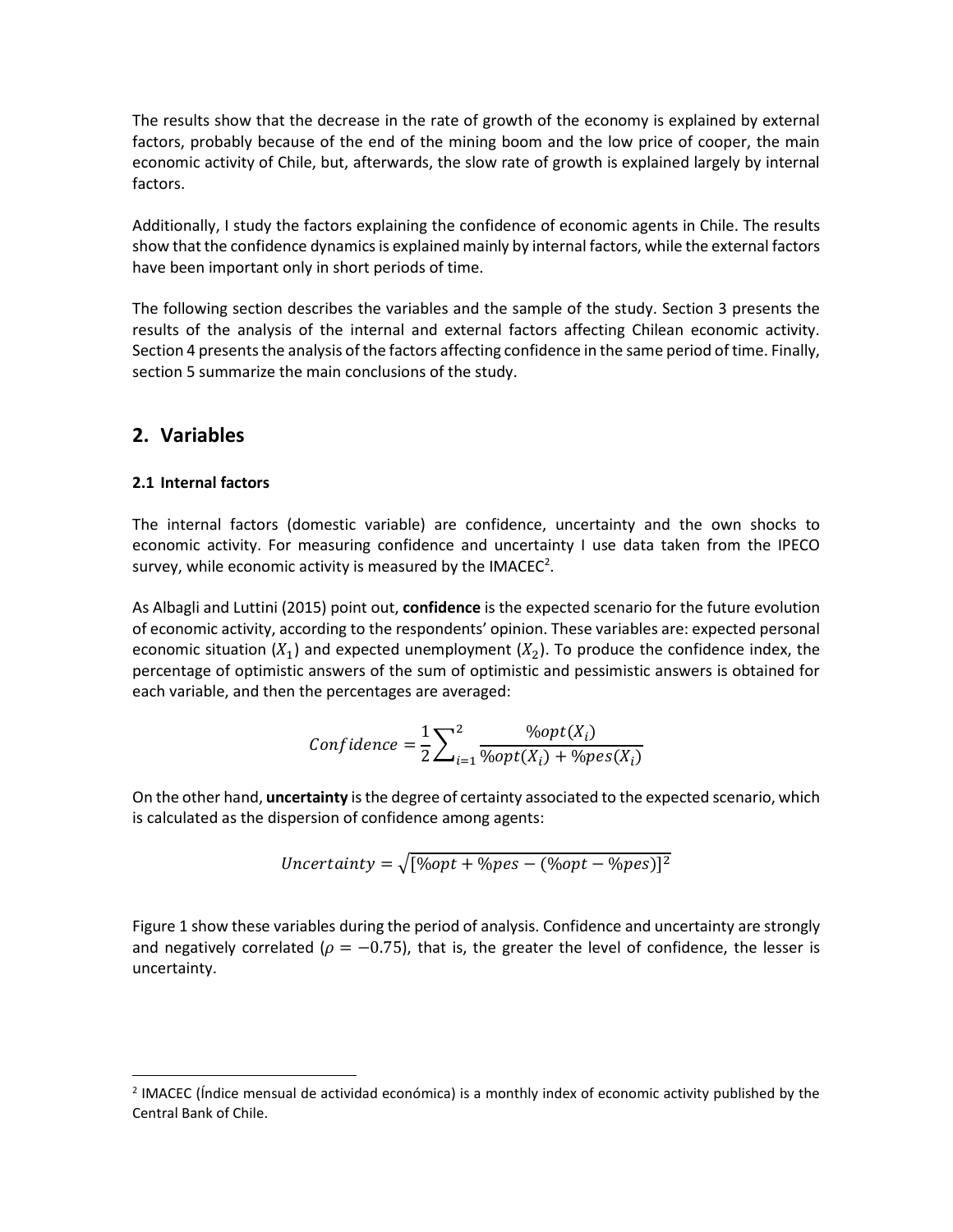



Figure 2 show the annual rate of growth of **economic activity**. There are two period of high economic growth (blue), where the rate of growth of IMACEC averaged 5%. Besides, there are two periods of decreases or increases in the growth rates (orange). The first is associated to the financial crisis of 2008-2009 and the earthquake of 2010. The second started in 2013, coinciding with the decrease in confidence and the increase in uncertainty. The last period of low economic growth (grey) is one of contracted economic activity, in which the annual rate of growth of IMACEC averaged 1.9%.



*Figure 2. Economic Activity (IMACEC)*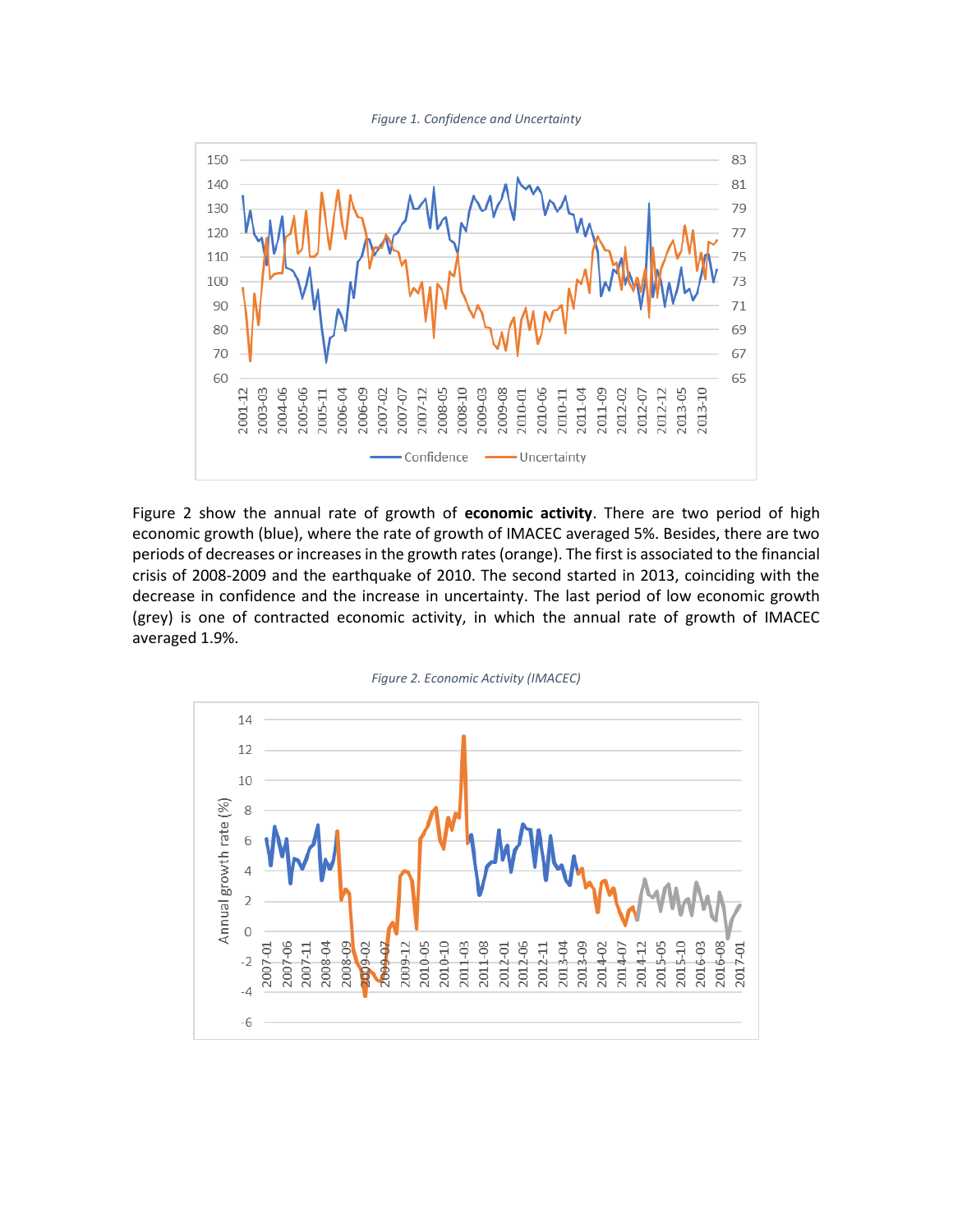## **2.2 External factors**

The external factors are the first two principal components of a set of foreign variables, similar to those used by Albagli and Luttini (2015): (1) Cooper price, (2) S&P500, (3) VIX, (4) Gross World Product (GWP), and (5) Federal Reserve interest rate. These variables were summarized in two principal components, to represent the dynamic of the business cycle of the world in a parsimonious way. The first principal component, pc1, is more correlated with GWP, Cooper price and FED interest rate, while the second principal component, pc2, is more correlated with S&P500 and VIX.





### **2.3 Sample**

The studied period is april-2007 to june-2016, a time interval determined by the availability of data.

The analysis is focused in three periods of interest:

- 1. 2008-2010: period of the US financial crisis, the fall in economic activity and the subsequent recovery.
- 2. 2011-2013: a period of a high and stable economic growth (coinciding with the mining boom).
- 3. 2014-2016: period of the decrease in economic activity, with a subsequent persistently low economic growth (period of contracted economic activity).

# **3. Analysis of economic growth**

### **1.1 Historical decomposition of the business cycle**

I estimate the individual contributions of each structural shock to the movements in the rate of growth of IMACEC (using natural logarithms to approximate the percentage growth rates), after the estimation of a VAR model including the internal and external variables described above as endogenous variables. The results of the VAR estimates are shown in table 1. Then, I obtained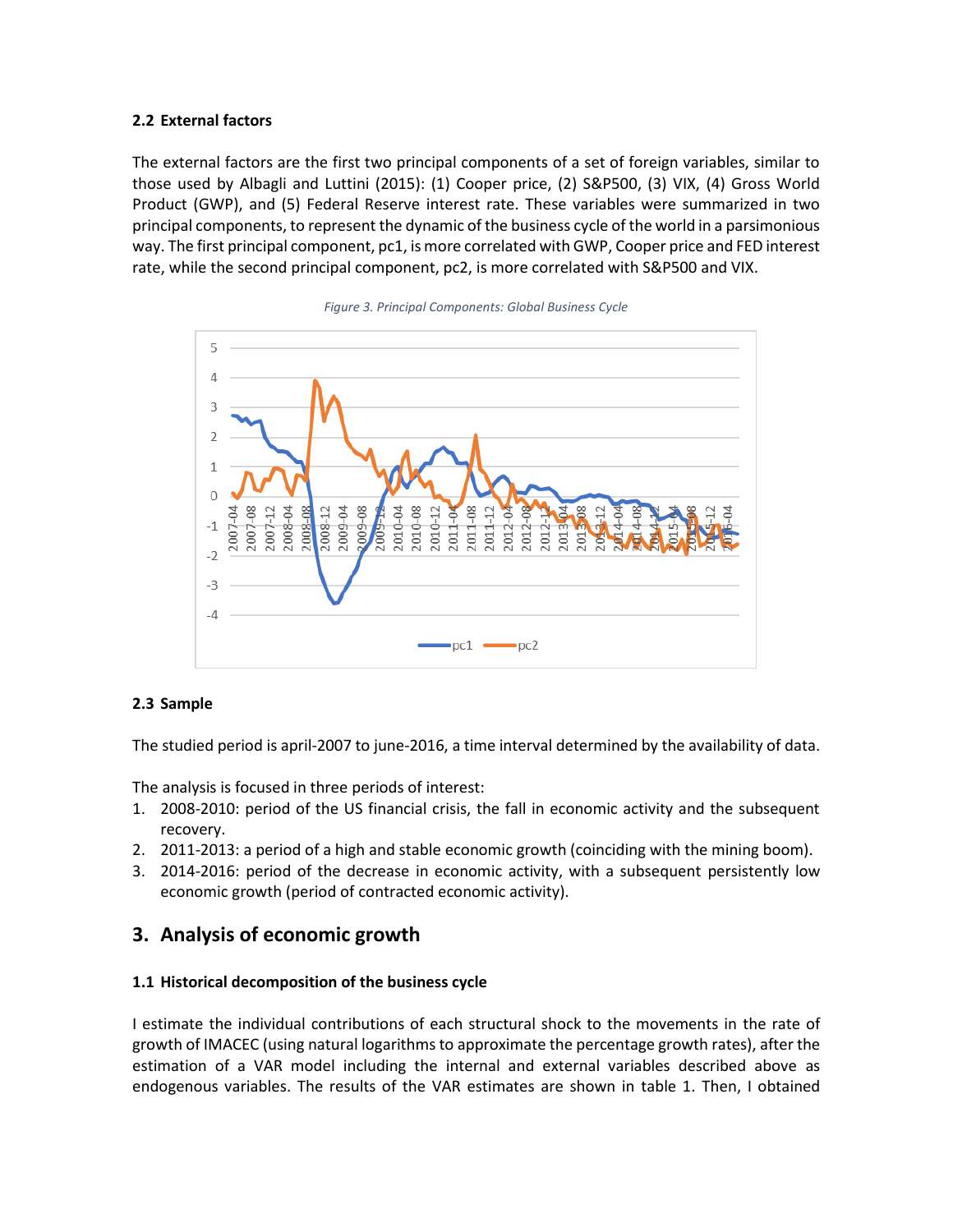annual averages for each sequence of shocks, and I plot them in the date corresponding to the last of the 12 averaged shocks<sup>3</sup>.

|              | pc1          | pc <sub>2</sub> | confid      | uncert      | imacec      |
|--------------|--------------|-----------------|-------------|-------------|-------------|
| c            | 1.3912       | $-4.0279$       | 35.7275     | 59.8703 *** | 0.1051      |
|              | (1.2297)     | $(-1.6105)$     | (1.1855)    | (4.0882)    | (1.3990)    |
| $pc1(-1)$    | 1.4660***    | $-0.0877$       | 6.5974**    | 0.2657      | 0.0018      |
|              | (14.2850)    | $(-0.3865)$     | (2.4133)    | (0.2000)    | (0.2582)    |
| pc2(-1)      | $-0.0245$    | $0.9193***$     | 2.9123**    | 0.0677      | $-0.0042$   |
|              | $(-0.4445)$  | (7.5560)        | (1.9866)    | (0.0950)    | $(-1.1482)$ |
| $confid(-1)$ | $-0.0038$    | 0.0055          | $0.5062***$ | $-0.0509$   | $-0.0003$   |
|              | $(-0.7691)$  | (0.5000)        | (3.8352)    | $(-0.7938)$ | $(-0.7920)$ |
| uncert(-1)   | $-0.0192*$   | 0.0338          | $-0.0054$   | 0.1557      | $-0.0010$   |
|              | $(-1.8530)$  | (1.4781)        | $(-0.0196)$ | (1.1631)    | $(-1.4362)$ |
| $imacec(-1)$ | $-1.2625$    | 6.1579*         | 26.4273     | $-6.4083$   | 0.3063 ***  |
|              | $(-0.8649)$  | (1.9083)        | (0.6796)    | $(-0.3391)$ | (3.1612)    |
| pc1(-2)      | $-0.4907***$ | 0.1234          | $-6.4857**$ | $-0.2388$   | 0.0044      |
|              | $(-4.6423)$  | (0.5280)        | $(-2.3035)$ | $(-0.1746)$ | (0.6298)    |
| pc2(-2)      | 0.0601       | $-0.0123$       | $-2.5030*$  | 0.3648      | 0.0047      |
|              | (1.0985)     | $(-0.1019)$     | $(-1.7184)$ | (0.5154)    | (1.3065)    |
| confid(-2)   | 0.0072       | $-0.0035$       | $0.2463**$  | $-0.0951$   | 0.0004      |
|              | (1.5311)     | $(-0.3364)$     | (1.9764)    | $(-1.5703)$ | (1.1802)    |
| uncert(-2)   | $-0.0022$    | 0.0180          | $-0.2339$   | 0.1549      | $-0.0004$   |
|              | $(-0.2222)$  | (0.8294)        | $(-0.8960)$ | (1.2212)    | $(-0.5491)$ |
| $imacec(-2)$ | $-1.7559$    | $-2.2031$       | $-54.0262$  | 9.0268      | 0.2369 ***  |
|              | $(-1.2729)$  | $(-0.7224)$     | $(-1.4702)$ | (0.5055)    | (2.5874)    |

*Table 1. VAR estimates* 

t-values in parenthesis. \* p < 0,1, \*\* p < 0.05, \*\*\* p < 0.01

Figure 4 show that, during the first period, 2008-2010, the main shocks affecting economic activity were the external shocks (pc1 and pc2) and the confidence shocks. During the period 2011-2013, the confidence shocks were the most important, followed by the uncertainty shocks and one of the external shocks (pc2). Finally, in the period 2014-2016, the most important negative shocks were the confidence shocks and the external shocks pc2. Besides, it can be seen that the confidence shocks have been more important than the external shocks.

Figure 5 show the annual average of the sum of the external shocks (pc1 + pc2) and internal shocks (confidence + uncertainty + imacec). During the first period, 2008-2010, both types of shocks were very correlated. Then, between 2011 and 2013, in the first place the external shocks were the most important, but then the internal shocks became more important. Finally, between 2014 and 2016, the external shocks were most important at the beginning of the period, causing the fall in the growth rate of the economy, but then, since 2005, the internal shocks have been the most negative ones.

 $\overline{\phantom{a}}$ 

<sup>&</sup>lt;sup>3</sup> To allow a better identification of the plotted trends.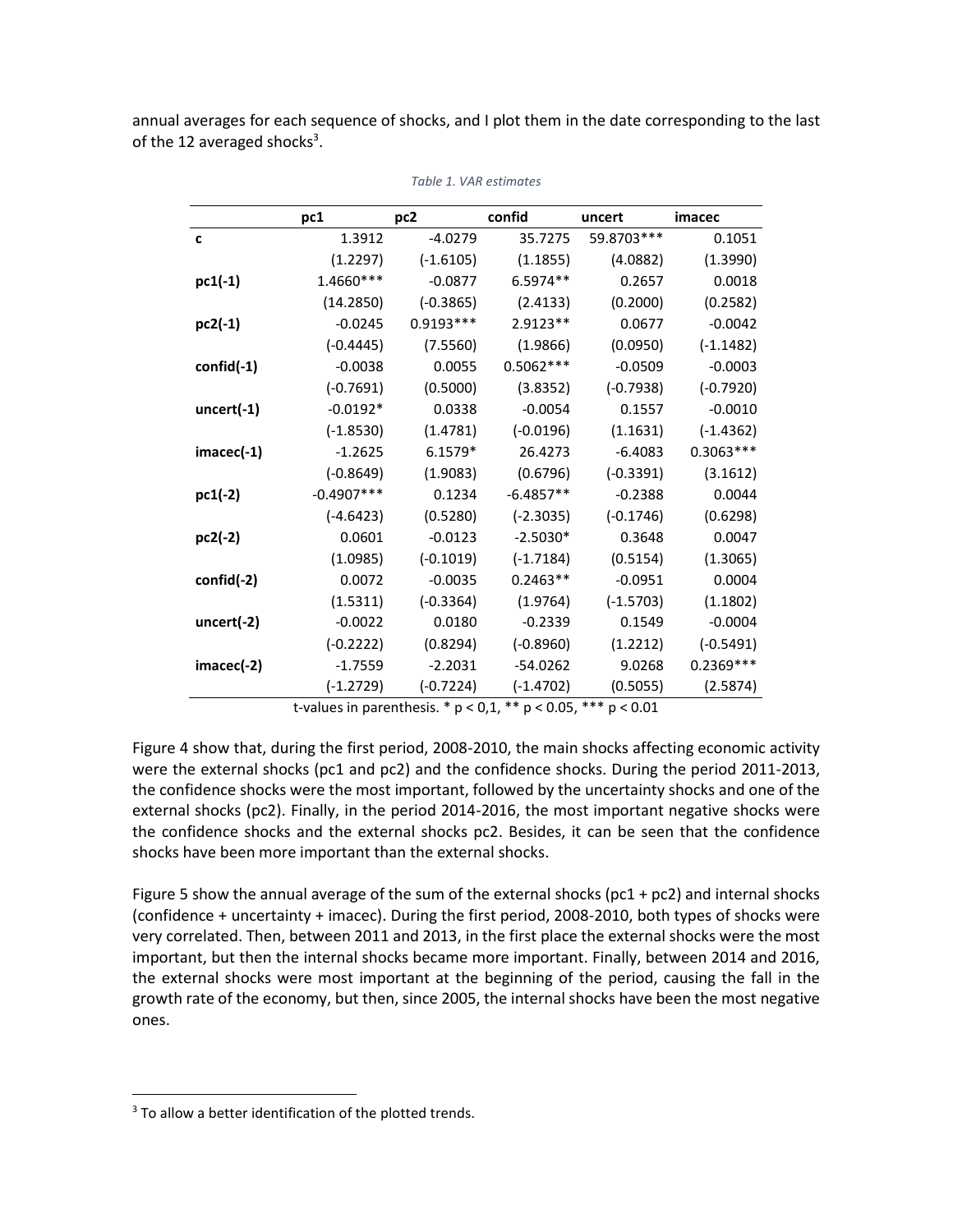



*Figure 5. External and Internal shocks to growth rate of IMACEC* 



#### **1.2 Rolling Windows estimations**

The second methodological approach is based on Rolling Windows regressions, by using subsamples of 36 months each one, allowing to perform 76 estimations. Each estimation used standardized data (within each sub-sample), to obtain comparable coefficients. The estimated coefficients of each sub-sample were stored and then, for each variable, the sum of the coefficients of each lag was plotted in the date corresponding to the last period of the corresponding subsample.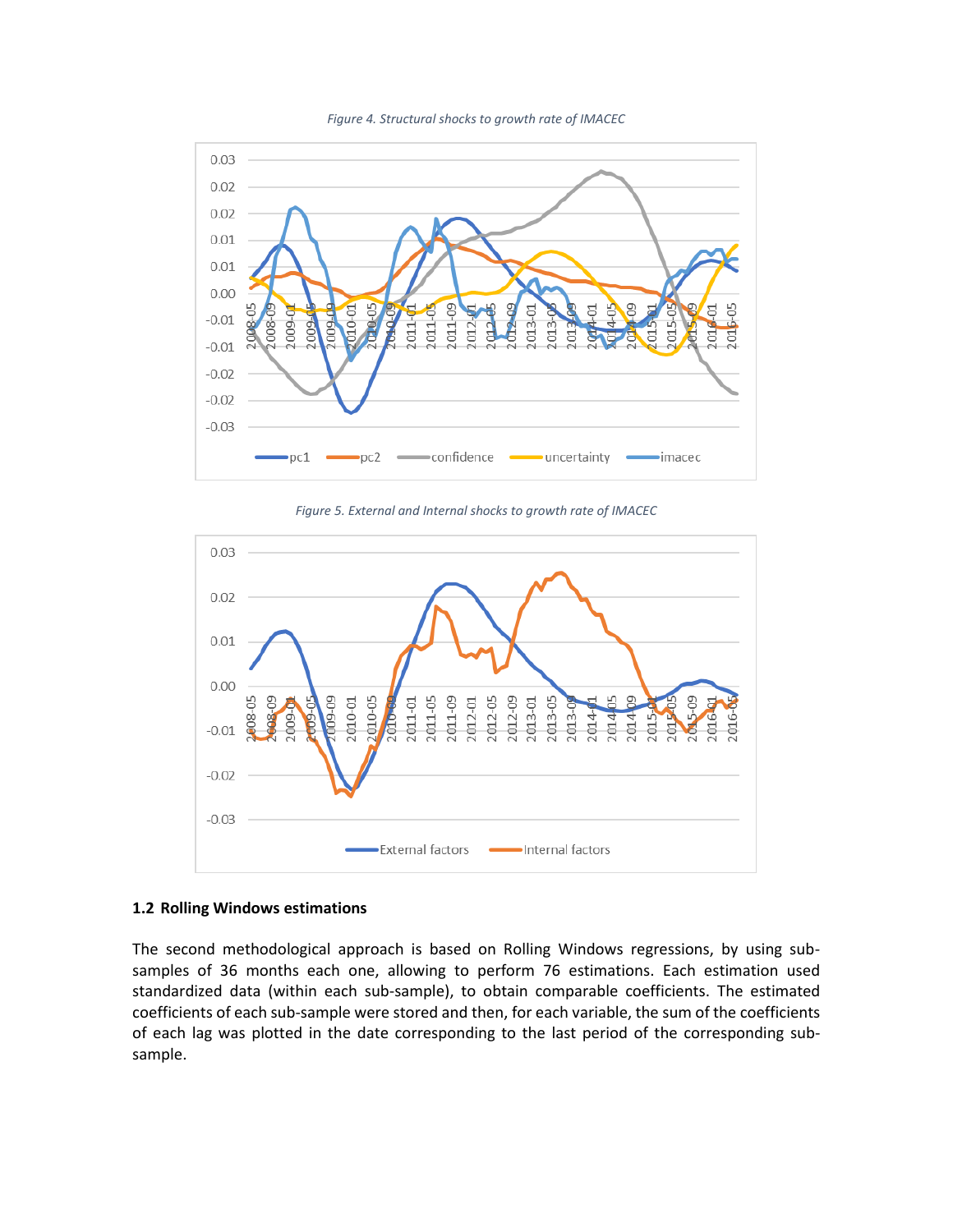Figures 6 and 7 show that, during the period 2008-2010, the most important coefficients (with greater magnitude in absolute value) were those associated to the first external factor, pc1, as well as with the lags of the growth rate of IMACEC. In the second period, 2011-2013, initially the external factors were important, but then their importance decrease and increase (u-shaped). The effects of confidence and uncertainty are small at the beginning of the period, but at the end became important. Next, the external factor pc2 was the most important determinant between 2014 and 2015, while the effect of uncertainty and confidence became important in 2016.



*Figure 6. Coefficients of the equation of the growth rate of IMACEC* 



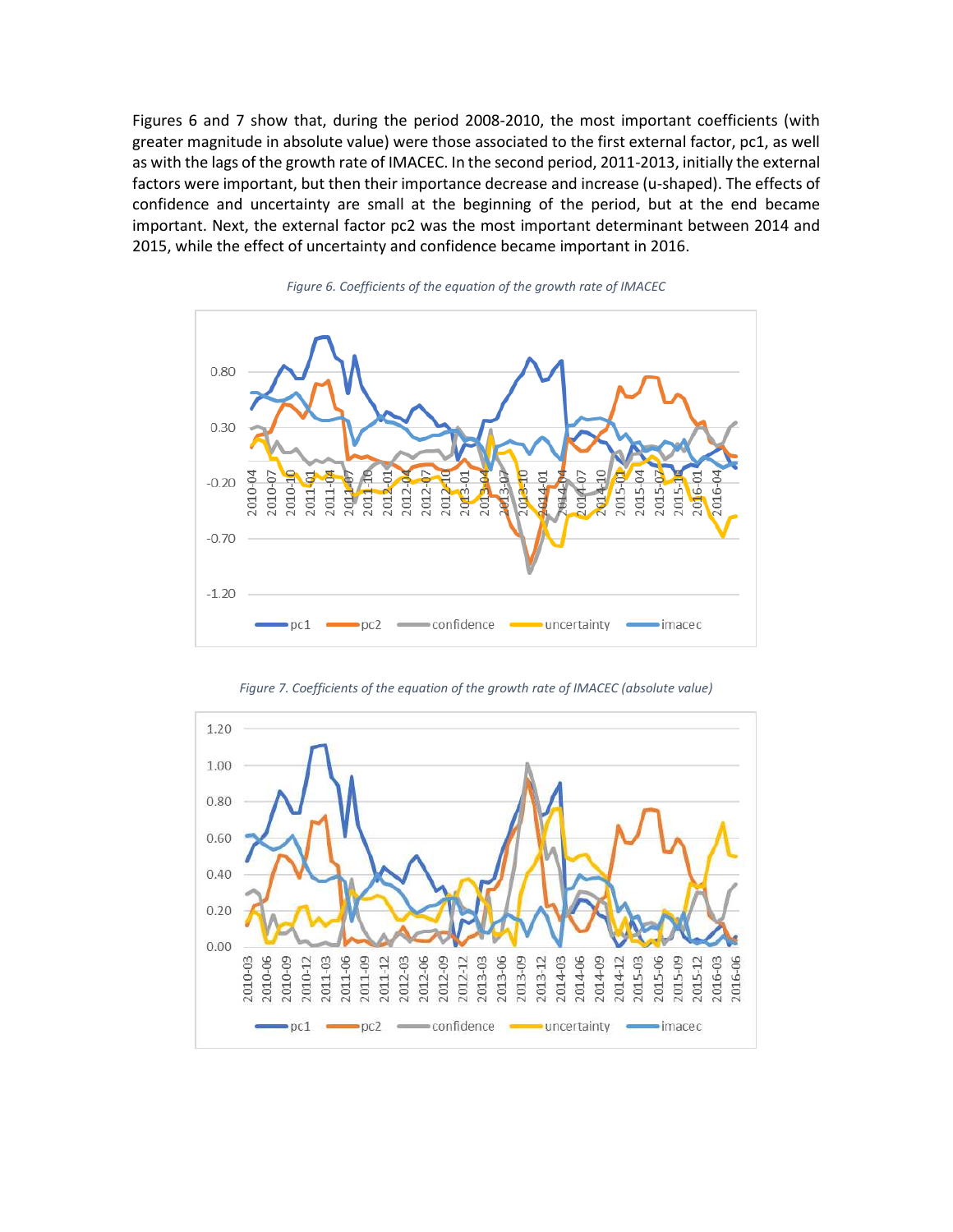Figures 8 and 9 show the sum of the coefficients of internal and external variables. According to this analysis, in the period 2008-2010 the external factors had the most important effect on economic growth. During the period 2011-2013, the effect of both types of variables was reduced, but at the end of the period the effects increased. Finally, between 2014 and 2016, the external variables were the most important, at least until 2015, while in 2016 the internal variables became the most important.







Internal factors

-External factors

*Figure 9. Coefficients of internal and external factors of the equation of growth rate of IMACEC (absolute value)*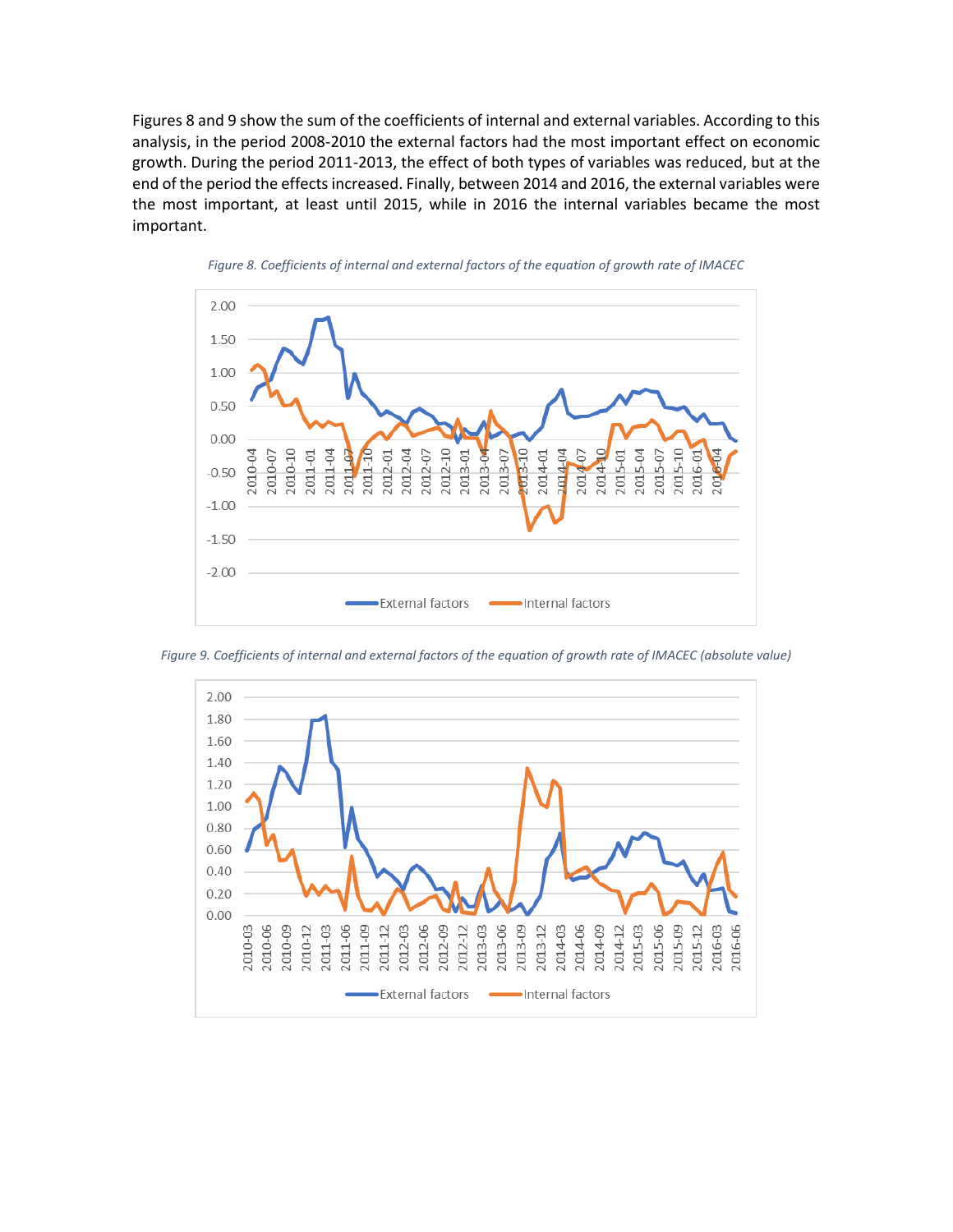# **4. Analysis of confidence**

In the previous section I studied the importance of the different factors that have affected the economic activity during the last years, analyzing the importance of two types of factors: external and internal factors. Among the internal factors are confidence and uncertainty (related to confidence), that could also be affected by external factors. In this section, I extend the analysis to study the importance of the internal and external factors affecting the confidence of economic agents during the period of interest. The model is the same presented in table 1, but focused in the results of the equation in which confidence is the dependent variable.

## **1.3 Historical decomposition of confidence**

Figure 10 shows that, during the period 2008-2010, the main shocks affecting confidence were the own shocks and the external shocks pc1. During the period 2011-2013, the own shocks are the most important, as well as in the period 2014-2016.

Figure 11 shows that, during the period 2008-2010 internal and external were positively correlated, and then, during the next two periods, 2011-2013 and 2014-2016, the internal shocks were the most important to explain the dynamics of confidence.



*Figure 10. Structural shocks to confidence*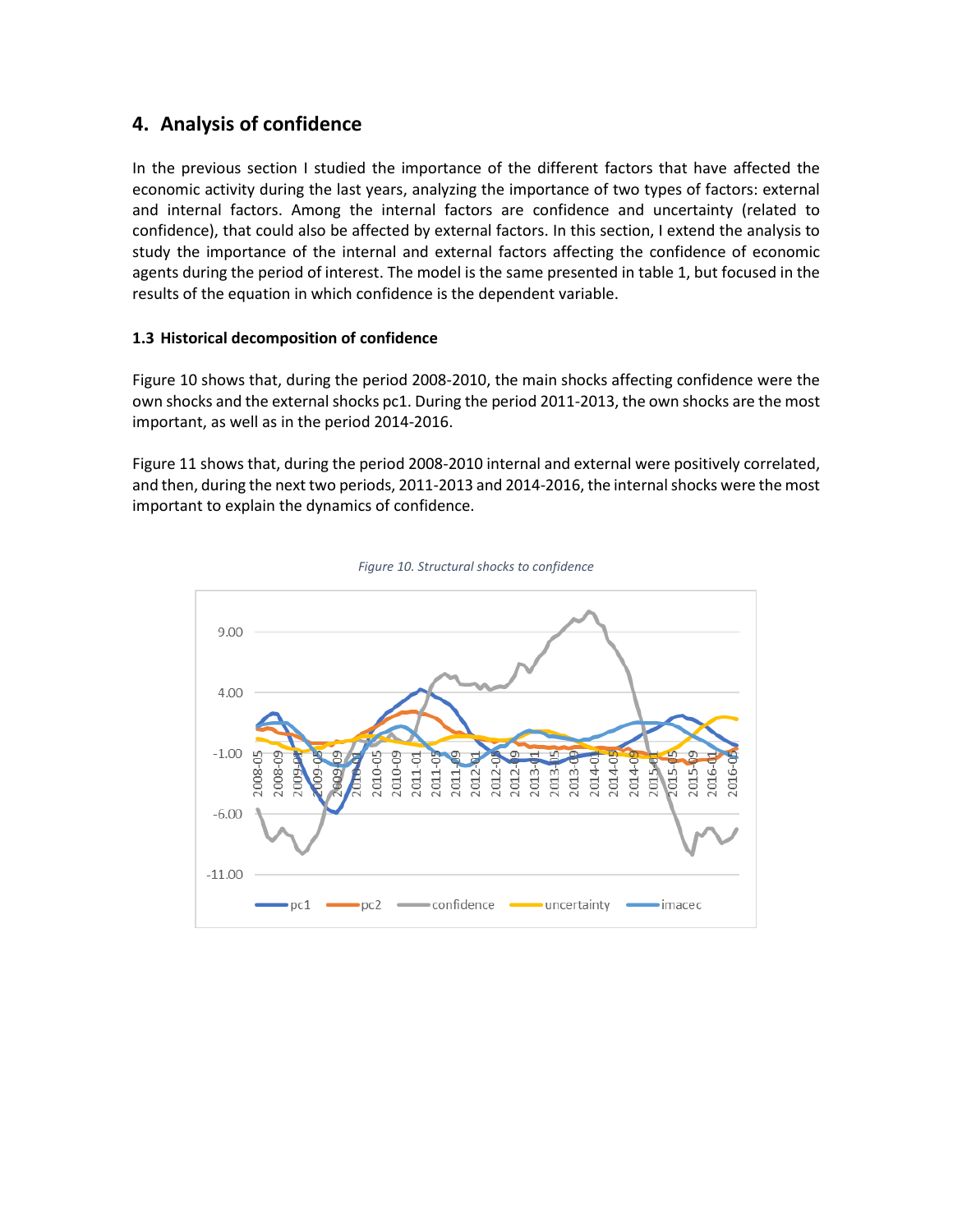



#### **1.4 Rolling Windows estimations**

Figures 12 and 13 show that during the periods 2008-2010 and 2011-2013, the most important coefficients (greater magnitude in absolute value) were those associated to confidence. Then, between 2014 and 2016, there was a temporary increase of the importance of the external factor pc2, followed by a subsequent increase, also temporal, of the importance of confidence.



*Figure 12. Coefficients of the equation of confidence*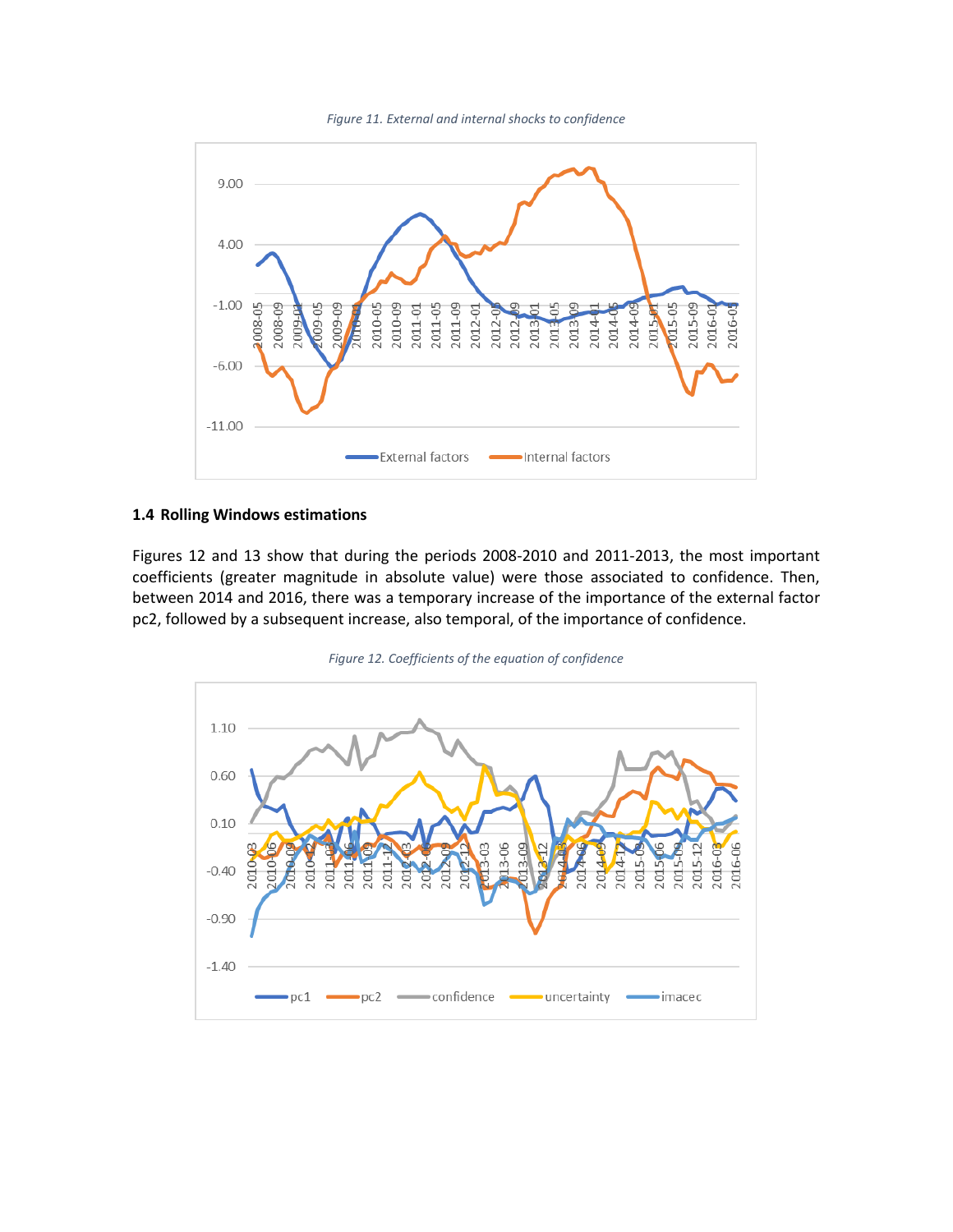

Figures 14 and 15 show the sum of the coefficients of internal and external variables. In general, it is observed that the internal factors were more important than the external factors to determine confidence in Chile during the period of analysis, excepting for some recent periods, like the end of 2013 and the beginning of 2014, and during the year 2016.



*Figure 14. Coefficients of external and internal factors of the equation of confidence*